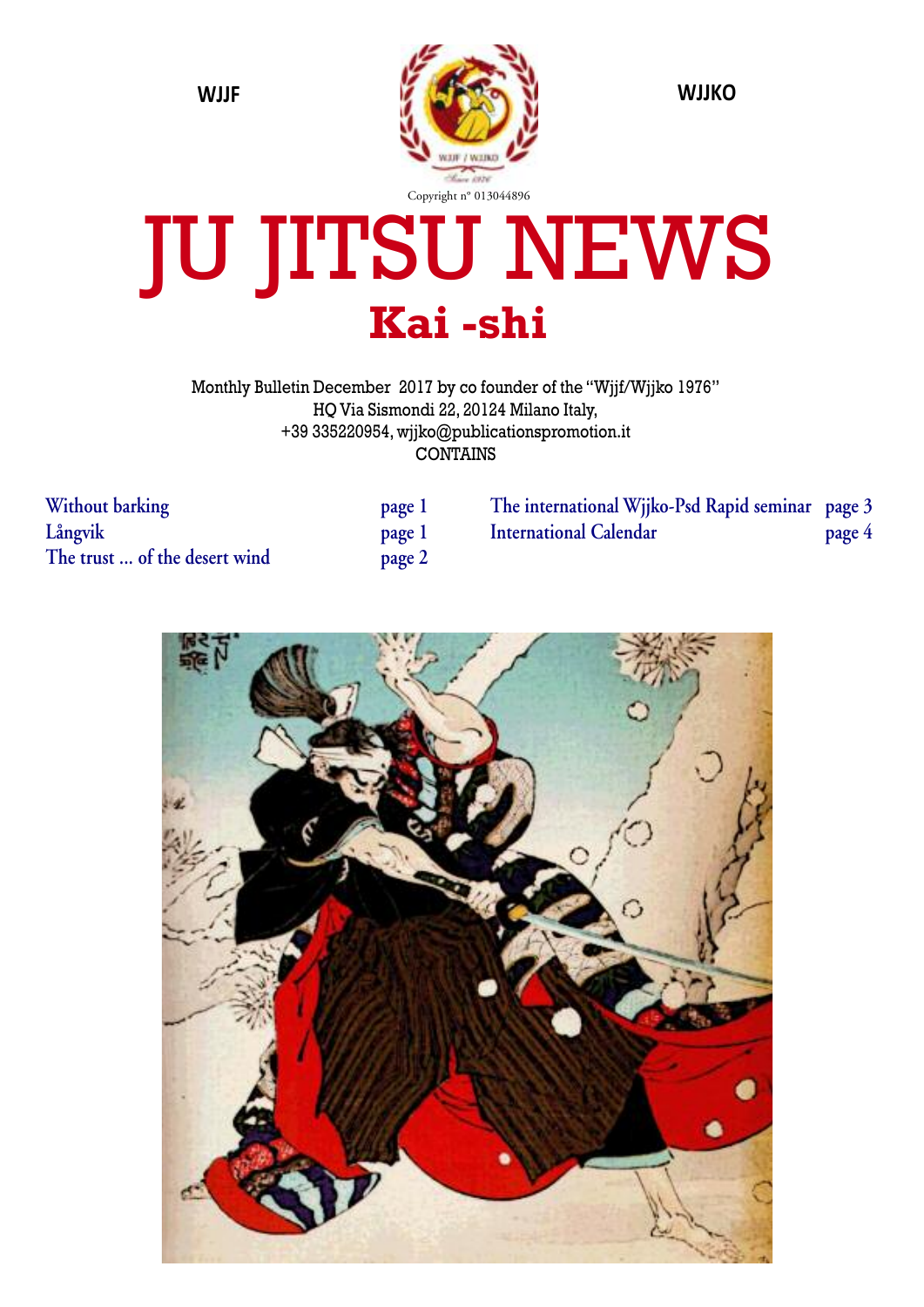



Wjjf/Wjjko member of Wjj Confederation, recognized by Tafisa (IOC) 25 OCTOBER 2013

### **Without barking**

Milan (Italy) HQ

We are entering in The year of "Dog" 2018 according to the Chinese horoscope. A symbol of loyalty, understanding of the human spirit and obedience of the master. The Chinese see this as an auspicious animal – if one enters your house, it brings you luck. Let's hope it is the time for our great organisation to see an upward turn in fortune.

We have not perhaps had the developments that we would wish to have made



from the new structure we devised. The new Triumvirate: Amir Barnea (Israel), Draghi Stefano (Italy), David Toney (Ireland) have had their own great events within their countries, but have also had their own issues to manage within their own groups. It has been more difficult than first thought to find a common way to move forward and the time to work on the logistics of this has been limited.

All three move forward with commitment to keeping the spirit of the organisation alive and we are hopeful of creating a new path with greater opportunity for growth in the coming months.

It is not too strong to say that the legal burden, coupled with direct 'competition' (or I might say 'antagonism') has caused somewhat of a hiatus within our motion. However it will take much more than that to disrupt a group with 42 years of experience and a wealth of talent and loyal coaches within our ranks. Indeed the Federation has grown with some new groups: in Nepal Janas Subedi, Belgio Van de Wiele Bruno, Netherland Dirk Klok, Spain Fco Jess Perez Pastor. Who has recently suffered on account of the legal matter, has been Australia headed by Hanshi So Shihan Peter Pace. This has been because of different laws in their country and not because it is just.

What we are now needing to forge ahead and create is a political and structural vision. It is Not sufficient to only organize seminars - often in locations created in these 42 year by me in agreement with Soke Robert Clark (1946-2012), which in reality have become more than a place for training (keiko) a place for chatting that kuchi (knochi) waza, the technique of chatting , so loved to Gunji Koizumi (1885-1965).

It is sure that this subconscious hiatus has come from the fact that we are waiting for the Euipo decision in order to decide what to do. But It is sure in this Way the Federation is risking the collapse.

After more than a year and a half Wjjf / Wjjko 1976 needs to look for and find a strong man - a leader - who knows how to coordinate a "work group". Without looking at the "1976" past where Soke Clark and I lived. Counting on "men" that are by now legend is not productive for the new generations who do not remember the past, and

should think of the future.

Among all has emerged the person of Bruce Bethers (USA) who, without losing any time, has affiliated some Federations from Spain to Portugal and he has increased groups in the USA.

As Tokugawa Ieyasu (1543-1616) wrote: also a Samurai (bushi) should have the time to reflect!

Oss.

#### Shike Gs Bertoletti

Someone asked me about the value of the "Guirlande d'honneur" - designed by Sergio Cazzaniga (author of the logos for World Games) - conferred on me by

# sito: www.publicationspromotion.it – WWW.WJJF-WJJKO.COM

**HQ WJJKO/WJJF**

Fax 0039 02 89879982

VIA SISMONDI 22 - 20133 MILANO ITALY Tel. 0039 335220954 - 0039 02 97162878 -

e-mail: wjjko@publicationspromotion.it



President Ficts (Fédération Internationale Cinéma Télévision Sportifs), Professor Franco Ascani, in Milan in November 2017.

Without presumption I have been included in the "Hall of fame" that this year was given to Federica Pellegrini, Massimo Moratti, Pelé, (pseudonym of Edson Arantes do Nascimento), and not to mention other names: Charles Robert Redford Jr., and SELF Pope John Paul II and the president of the IOC, lawyer Thomas Bach.

Not bad for really "a poor country boy".

Giacomo Spartaco Bertoletti, Shike (Iemoto Kaigi)

#### **Långvik**

"The great gulf" Helsinki 5/7 January 2018 Epiphany under the banner of the Koden Enshi Ryu Gsb Ha.

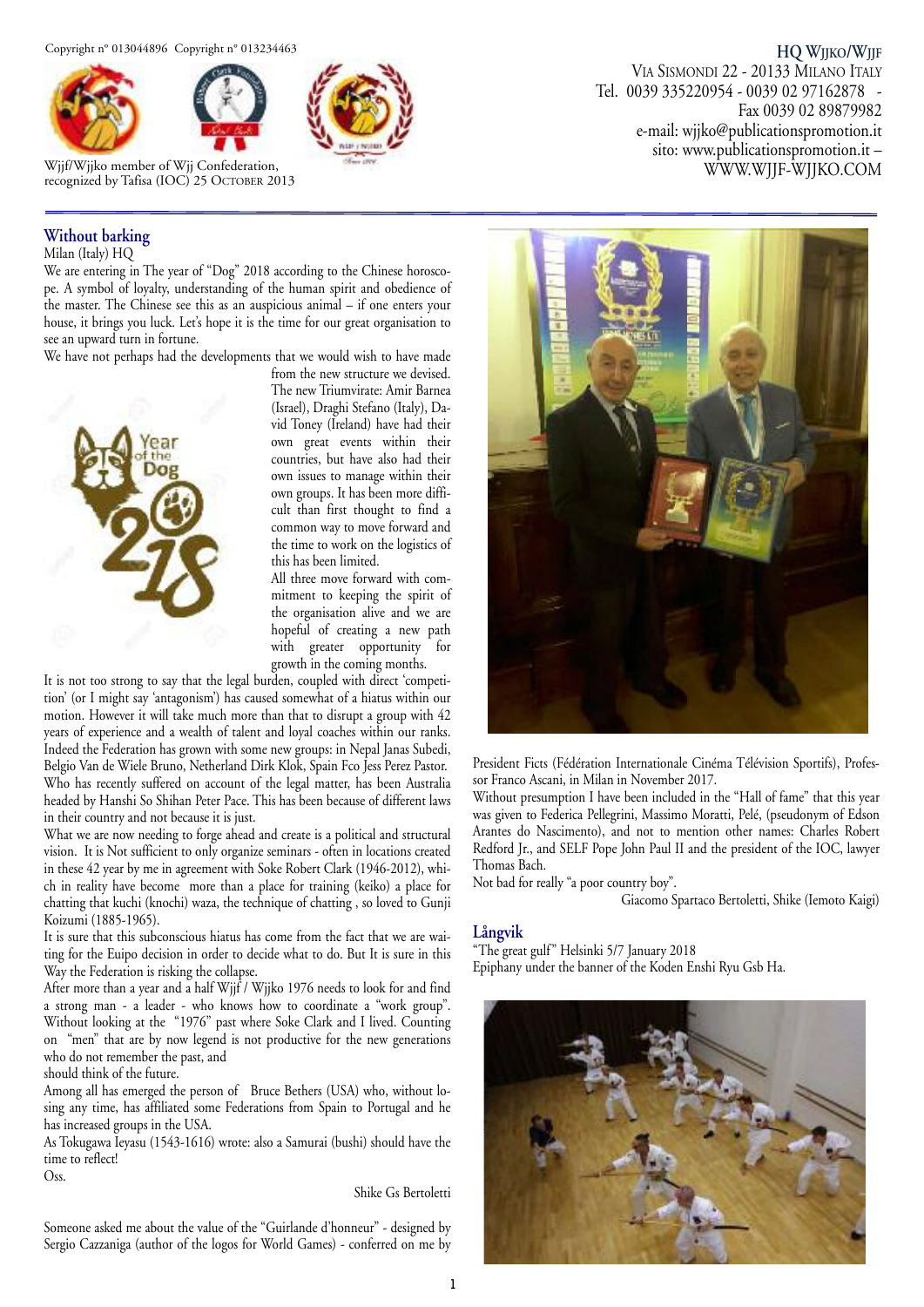Copyright n° 013044896 Copyright n° 013234463





Wjjf/Wjjko member of Wjj Confederation, recognized by Tafisa (IOC) 25 OCTOBER 2013



**HQ WJJKO/WJJF** VIA SISMONDI 22 - 20133 MILANO ITALY Tel. 0039 335220954 - 0039 02 97162878 - Fax 0039 02 89879982 e-mail: wjjko@publicationspromotion.it sito: www.publicationspromotion.it – WWW.WJJF-WJJKO.COM





It has been 8 long years since Soke Niiniketo, Hokuto ryu - the northern style -, influenced by Orion, the star of the "samurai", has decided to open himself to kenjitsu.

It would seem like yesterday, yet in these 8 years Koden has been extending its branches not only in Europe, in the Middle East and in the mysterious India.

The merit is certainly of Soke Auvo Niiniketo and of the ichi-ban (number one) Shihan Tenhunen Kimmo (7th dan ju jitsu). We have to verify if Kimmo sensei should be from Finland, seen his imagination, eclecticism that would make him more a Latin Talented.

Tundra has produced a special fruit in addition to the snowy and cold landscapes and many reindeer. Shihan Ottar André Vassender (Norway), the "Viking", was awarded with the collar of Koden (craft work of Mentei Laszlo (Rodolfo) with the support of Shihan Tamas Smaraglai Hungary).

A sign of gratitude for the promotion carried out for the Oriental arts in general and his personal dedication.

Our Koden now is moving to Bulgaria (19/21 January) and to follow Ireland (23/25 February). Not necessarily, while everyone is looking at their "little garden" should we not go back to Kuwait for Ju jitsu, Koden and Brasilian. In the sense that there are people who speak, and those who develop the activity. Kippis - health, Suomi / Finland

"It was said that a sword master was able to see the spirit of a man, his 'ki' coming out from his body and descend into it the weak points of his soul and his technique"

Giacomo Spartaco Bertoletti 5th Shike of the Koden School ENSHINRYU Honmon EN-SHIN RYU-BUJUTSU

#### **The trust ... of the desert wind**

Kuwait City (28/31 December 2017)

Two years have passed since the last stage in the land of Kuwaiti of So - shi soke Hesham Saleh Aljaser, representative of the "Wjjf / Wjjko 1976".

Hesham Saleh Aljaser has been with us since 1988 - exactly 20 years working with us, after the first visit with Soke Robert Clark (1946 -2012) The desert wind has not wiped out the spirit (shin) of this character with whom we have promoted in addi-

tion to jujitsu: kendo, kobudo, shuriken jutsu, se-

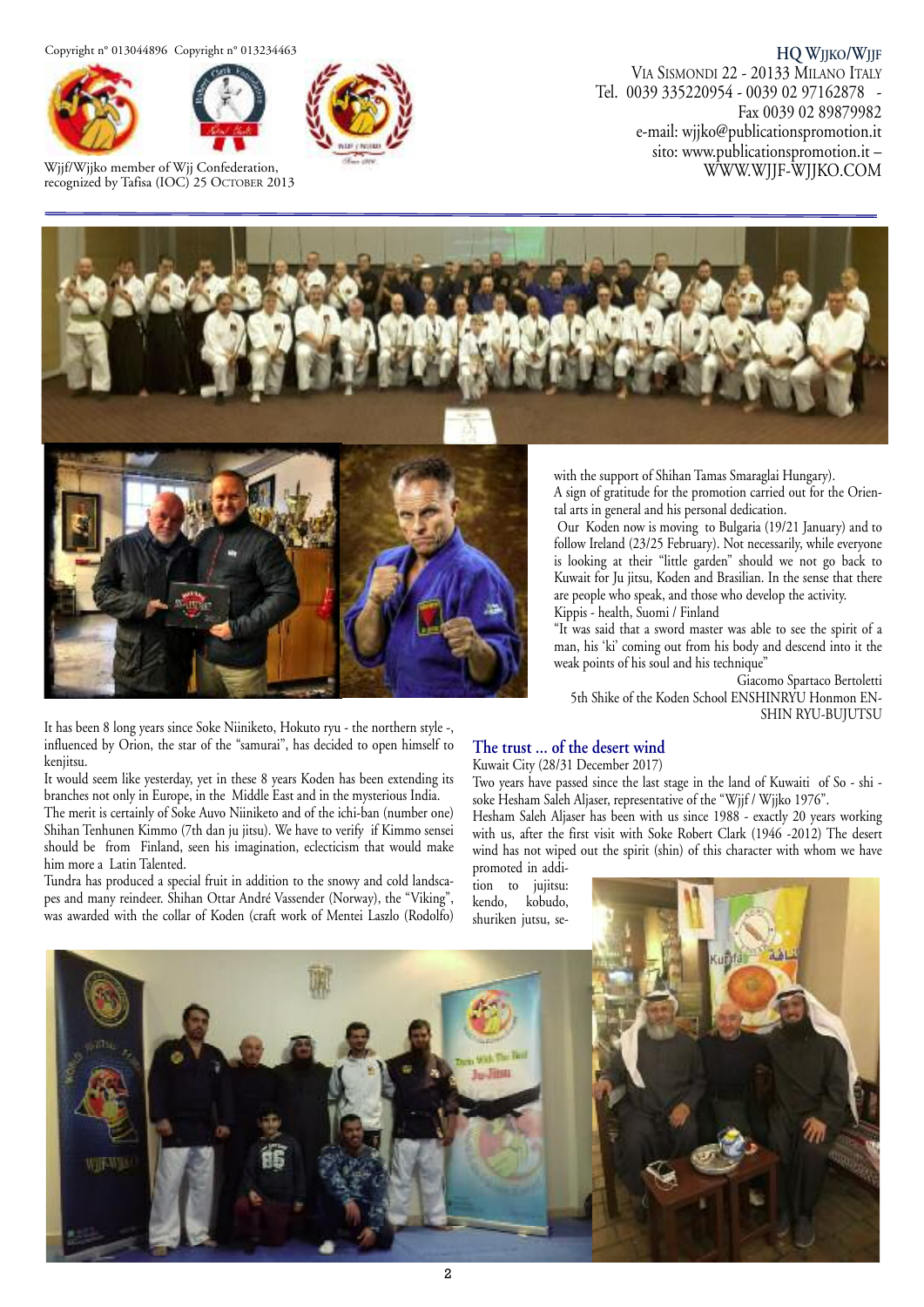Copyright n° 013044896 Copyright n° 013234463





Wjjf/Wjjko member of Wjj Confederation, recognized by Tafisa (IOC) 25 OCTOBER 2013

**HQ WJJKO/WJJF** VIA SISMONDI 22 - 20133 MILANO ITALY Tel. 0039 335220954 - 0039 02 97162878 - Fax 0039 02 89879982 e-mail: wjjko@publicationspromotion.it sito: www.publicationspromotion.it – WWW.WJJF-WJJKO.COM

curity and for several years also the Koden Enshi Ryu Gsb Ha.

The world of martial arts is also changing here in Kuwait, where Hesham Saleh Aljaser, who started in the late seventies, the practice of kyokushin, with Soke Masutatsu (Mas) Oyama 1923 - 1994 Founder of the Kyokushin Karate and with the devotees for example with Col. Furko Kalman (Hungary), an authority in the Eastern Europe for the style of the "mountain" (yama).

Jujitsu was, for Hesham Saleh Aljaser, a revelation after having taken part also in a medium-eastern championship of Kendo.

If we talk about koden, here there is a very close-knit group, which prefers the "way of the sword" - the spirit of Japan of the samurai - to the many proposals made on martial arts.

Without advancing many beautiful words, the photos and more of them the video, can give you a cross-section of the mastery achieved, and I know very well about these things! With it, a trust that can be considered impertinent in the respect of the "famous" masters with almond eyes.

Of course there can also be a small accident, it is part of the game - if you can say this - of the martial practice, without the need to publish it on the page on various websites, as someone did.

Hesham Saleh Aljaser, is thinking about a "Middle Eastern convention" to give more importance to his position as vice president "Wjjf / Wjjko 1976.

We shall see. Inshallah ! would say The colleague (1929 - 2006) Oriana Fallaci . That's right if God wants!

Shike Gs Bertoletti

#### **The international Wjjko-Psd Rapid seminar**

Bulgaria Official Academy for the BJJ of the PDS Rapid-wjjko school of the Masters la Salandra and Rigan Machado.

20-21 January in Sofia (Bulgaria)

Host of the event is Master Georgi Zarkov.

The event hosted a remarkable number of martial artists, who participated in the lessons of the Masters Antonio la Salandra with his Brazilian Jiu Jitsu, the immense GSB with the Koden Ruy and last but not least the maestro Gianfranco Cameini with the ju jitsu Wjjko.

Worthy of note, the official investor of Georgi Zarkov as head of the RAPID Academy BJJ MAchado section Bulgaria wjjko , now worldwide academy, by Master Antonio la Salandra. The expansion of the Brazilian Jiu jitsu RAPID - Rigan MAchado, strongly desired by Shike GSB, has thus singled out in the Maestro Antonio la Salandra, who recently also established an official academy in Los Angeles, a good vehicle for the dissemination and aggregation. In four different classes, the Master la Salandra, tought, the bases of the closed guard, the "mount positions", and the finalizations. And then, ending

with the strategy of combat. Promoted the first blue belts of the Bulgarian academy, the host gave us a new date for next year.

Pds-Rapid Staff